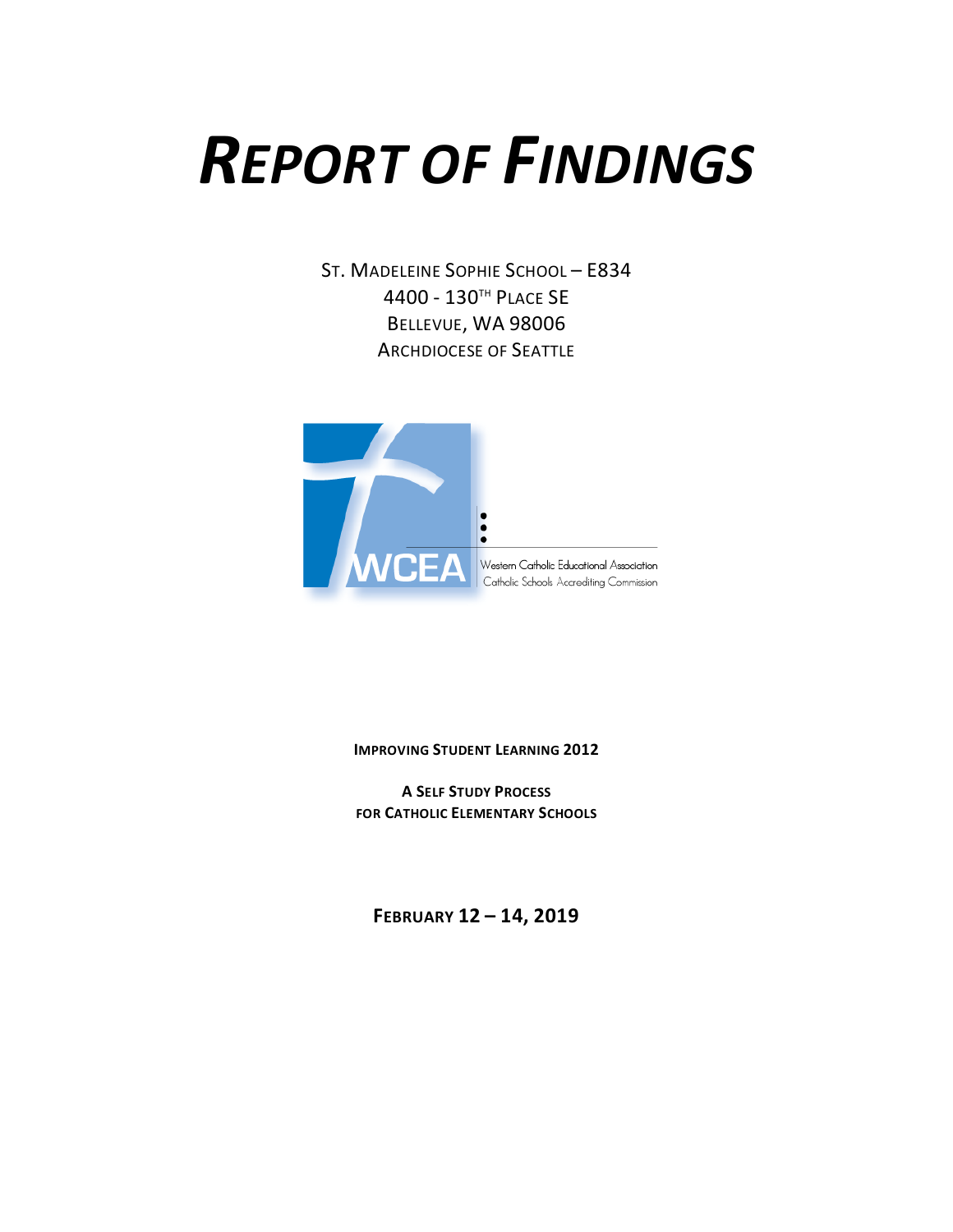# *REPORT OF FINDINGS*

for St. Madeleine Sophie School – E834

 $\_$  , and the contribution of the contribution of  $\overline{\mathcal{L}}$  , and the contribution of  $\overline{\mathcal{L}}$ 

Cathy Muzzy, Chairperson Catherine Shumate, Team Member<br>Diocese of Orange St. Brendan School, Bothell, WA St. Edward the Confessor Parish School 33866 Calle La Primavera Dana Point, CA 92629 949-496-1241

 $\mathcal{L}_\mathcal{L} = \{ \mathcal{L}_\mathcal{L} = \{ \mathcal{L}_\mathcal{L} = \{ \mathcal{L}_\mathcal{L} = \{ \mathcal{L}_\mathcal{L} = \{ \mathcal{L}_\mathcal{L} = \{ \mathcal{L}_\mathcal{L} = \{ \mathcal{L}_\mathcal{L} = \{ \mathcal{L}_\mathcal{L} = \{ \mathcal{L}_\mathcal{L} = \{ \mathcal{L}_\mathcal{L} = \{ \mathcal{L}_\mathcal{L} = \{ \mathcal{L}_\mathcal{L} = \{ \mathcal{L}_\mathcal{L} = \{ \mathcal{L}_\mathcal{$ St. Brendan School, Bothell, WA

 $\mathcal{L}_\mathcal{L} = \{ \mathcal{L}_\mathcal{L} = \{ \mathcal{L}_\mathcal{L} = \{ \mathcal{L}_\mathcal{L} = \{ \mathcal{L}_\mathcal{L} = \{ \mathcal{L}_\mathcal{L} = \{ \mathcal{L}_\mathcal{L} = \{ \mathcal{L}_\mathcal{L} = \{ \mathcal{L}_\mathcal{L} = \{ \mathcal{L}_\mathcal{L} = \{ \mathcal{L}_\mathcal{L} = \{ \mathcal{L}_\mathcal{L} = \{ \mathcal{L}_\mathcal{L} = \{ \mathcal{L}_\mathcal{L} = \{ \mathcal{L}_\mathcal{$ Malcolm Nelson, Team Member Megan Costa, Team Member Megan Costa, Team Member St, Therese School, Seattle, WA St. Alphonsus School, Seattle, WA

Ali Mullin, Team Member

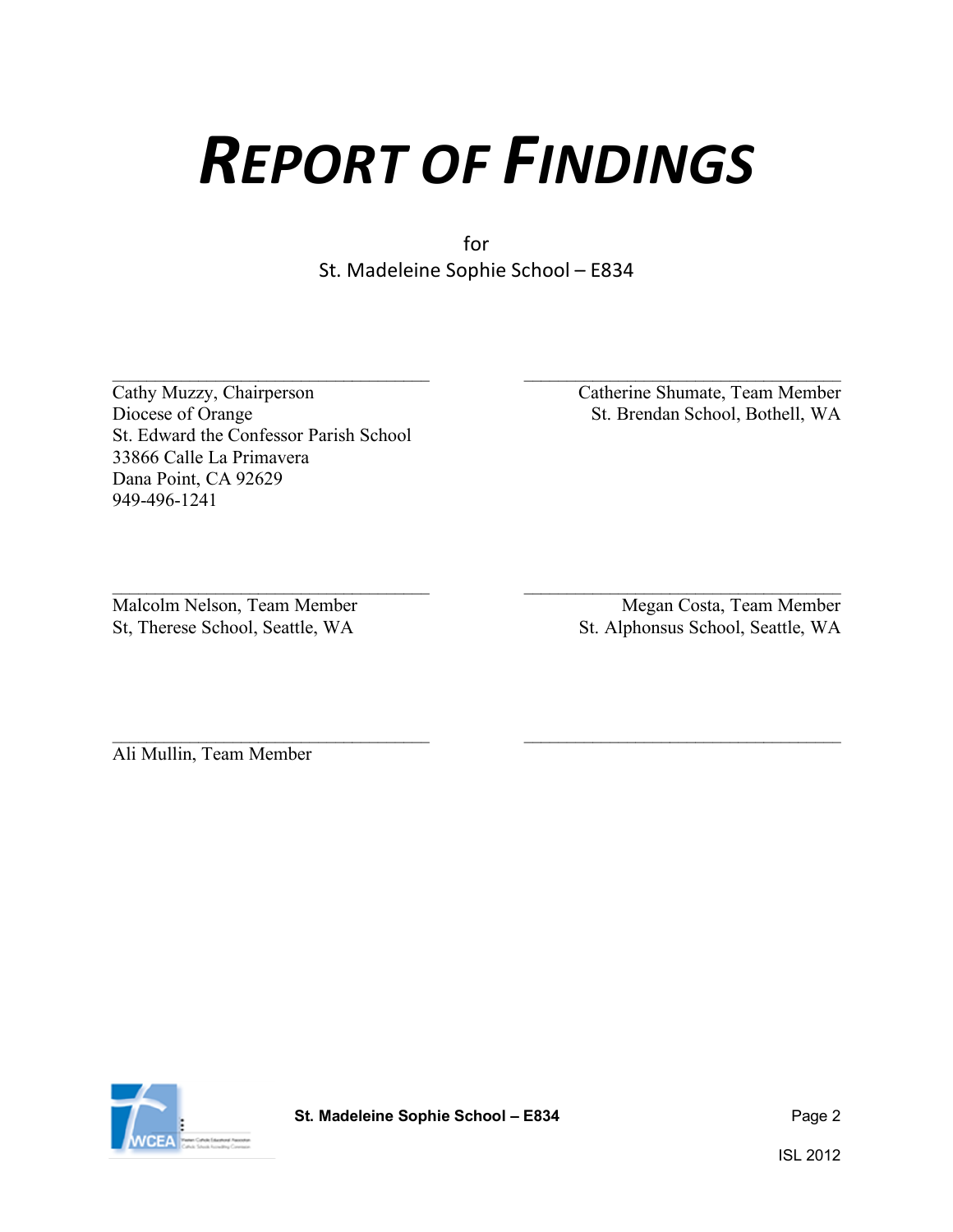### **PREFACE**

We, the Visiting Committee, wish to commend you, the pastoral coordinator, administration, faculty, staff, parents, and student body of St. Madeleine Sophie School for working together to make the school a loving, caring and learning environment. We pray that the good work that you have done and the plans that you have made for the future will help you become an even better school.

The team found our three days at St. Madeleine Sophie School professionally rich and personally rewarding. We experienced a community where everyone is striving to provide a Catholic environment where quality education is a priority.

We wish to thank all of you, pastoral coordinator, principal, faculty, staff, parents and students for your warm and gracious hospitality and for braving some snowy Seattle weather to make this visit happen. We appreciated your inclusive culture that focuses on the love of Christ.

May the Christ we serve bless you with every success as you journey into your future.

*I am confident of this, that the one who began a good work in you will continue to complete it until the day of Christ Jesus*. Philippians 1:6

## **Chapter 1: Introduction**

#### **A. How the Self Study was Conducted**

The Visiting Committee observed that St. Madeleine Sophie School well planned the development of their Self Study. They formally began the process of drafting the Self Study in May 2017, although it is evident to the Visiting Committee that the school already features a climate of ongoing reflection and self-improvement. During parent and faculty meetings the shareholders articulated their involvement in the Self Study process.

Following the initial meeting with the Superintendent to kick off their Self Study process, the Self Study leadership team comprised of faculty and administration was formed. The team was reflective of the larger community in terms of background and experience at the school. They met regularly to review the previous Self Study from 2013, annual updates to the action plan, the report of findings, and to begin the writing process.

During the fall of 2017 and spring of 2018, the leadership team met regularly. The leadership team solicited the input of community shareholders, including parents, faculty and staff, students, School Commission, and the Pastoral Staff, through surveys. The faculty, staff, and other stakeholders became involved in Self Study working groups.

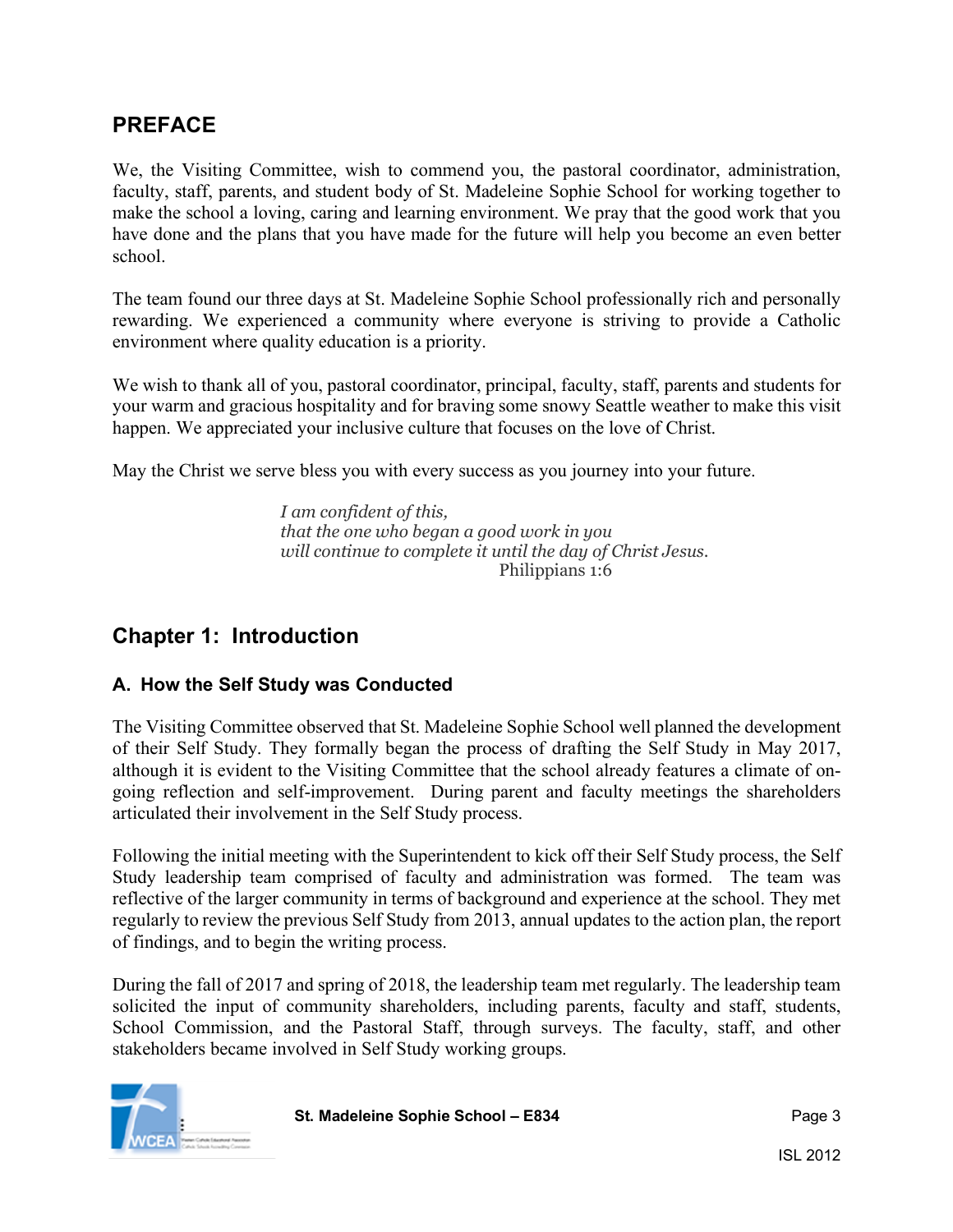Throughout the 2018 calendar year, the working groups assessed data, reviewed shareholder feedback, and convened to write drafts of their assigned parts of the Self Study. The teams presented their narrative chapters and the Action Plan was summarized with the full faculty and staff in whole group meetings that took place in March, May, August, and October.

During the shareholder meetings with faculty, parents, and students, the Visiting Committee verified shareholder involvement in the Self Study process. Members of the School Commission affirmed the school's Action Plan and Critical Goals as presented in the Self Study and reported that they felt parent feedback was well represented in the document.

The Self Study noted that perhaps because of the school's unique cultural make-up and wideranging diversity, it seemed difficult to gather input from a significant majority of the shareholders and community. They noted that the greatest challenge in completing the Self Study process was soliciting and keeping the interest of many during the process. With a small administrative and teaching staff, most involved had to take on a tremendous amount of additional responsibilities. Despite these challenges, the school benefitted from the writing the Self Study as an opportunity to look deeply at their current programs, set meaningful goals for growth, and reconfirm their own local plan.

# **B. Involvement and Collaboration of Shareholders in Completing the Self Study**

**Accreditation Factor #1:** *The school involves all shareholders in data review, analysis and dialogue about perceived accomplishments in the area of student learning, and in developing, implementing and monitoring goals for improvements in student learning.*

The Visiting Committee observed that St. Madeleine Sophie School was highly effective in involving all shareholders in the Self Study process. The Visiting Committee found evidence that several alumni families were involved in the Self Study process and these same families were represented at the shareholder meetings during the visit.

Starting in the fall of 2017 the faculty and staff reviewed and updated the Mission and Philosophy statements and Schoolwide Learning Expectations (SLEs). The school has an active and engaged School Commission. Members of the School Commission were involved in the Self Study process and will remain involved in ongoing systematic analysis of the school's effectiveness and progress towards completion of the Action Plan.

During faculty planning workshops, the staff discussed each SLE and created lists of what was successful in supporting student growth in each area. The Mission and Philosophy Statements as well as the SLEs are frequently referred to and shared in the weekly family packet. The written SLEs and correlating graphics are published annually in the school parent handbook and posters and representations of the SLEs are placed in classrooms throughout the school.

In the fall of 2017, shareholders provided feedback to the school through the Self Study surveys. Parents, students, School Commission, and Parish Staff and Leadership were given the surveys.

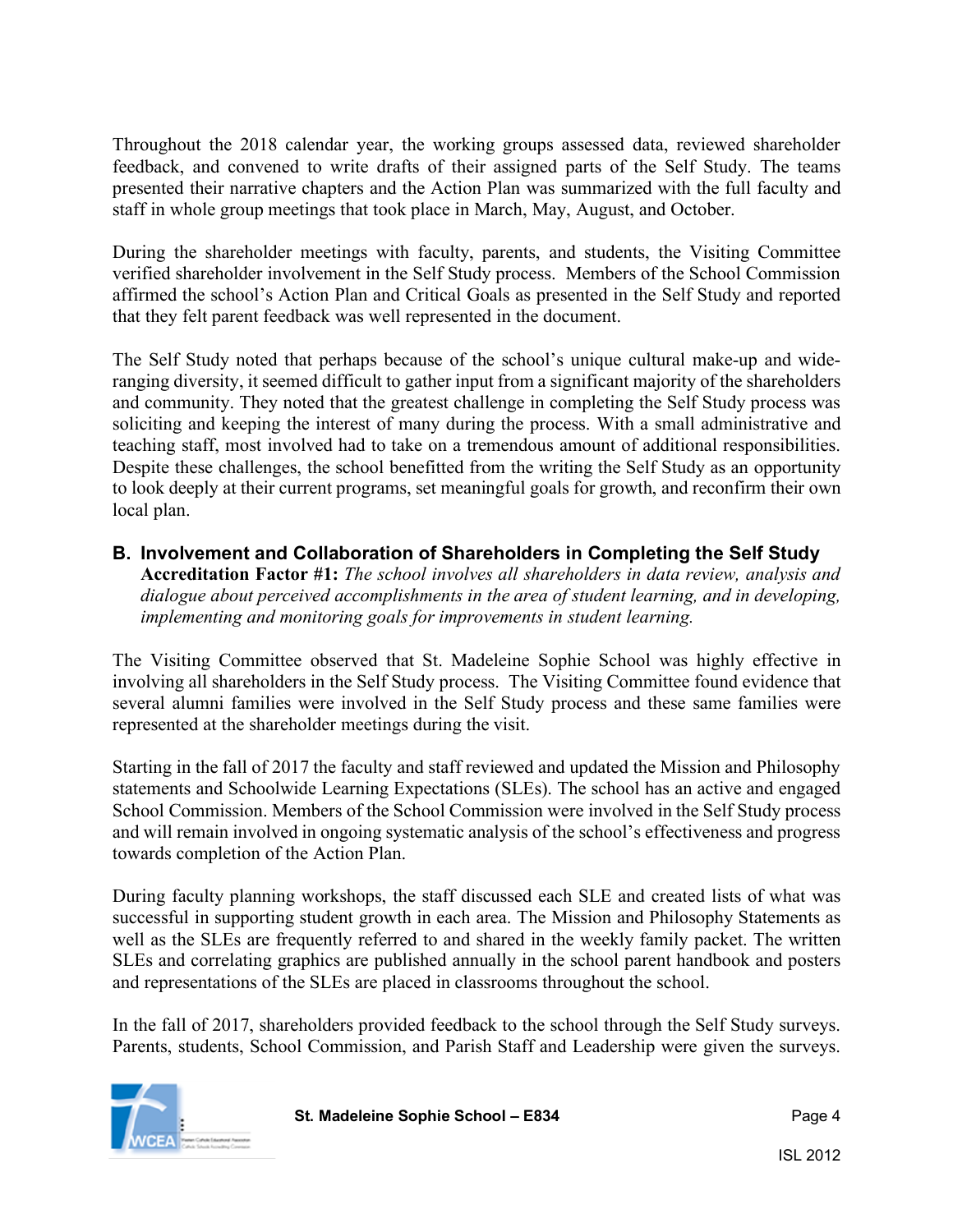The core leadership team analyzed the responses and reported the trends and findings to the faculty, school community and other shareholders through reports and the school newsletter.

The Visiting Committee is confident that the school will be highly effective as they continue to involve all shareholders in their ongoing systematic analysis of school effectiveness.

## **Chapter 2: Context of the School**

#### **A. School Profile**

The Visiting Committee observed St. Madeleine Sophie School invited all shareholders to be involved when creating the school's Self Study and this was reflective of the school's history. The school's founding Pastor involved parish shareholders in the founding of this school and this involvement has remained consistent. The Visiting Committee verified during the three day visit that the school collaborated closely with members of the community to create an environment that is ever changing and adapting to the diverse needs of its population.

As it relates to data, the Self Study provided information regarding the school enrollment starting at just 42 students, later reaching its highest numbers of 200 students. Since then it has stabilized to 180 – 200 students. Fluctuation in enrollment occur intentionally due to maintaining classroom balance and distribution of learning support resources.

As they built their numbers, they had to adjust the way they gathered data, analyzed trends and updated instructional programs. As the school has grown they have incorporated the use of various norm referenced and criterion referenced assessments including the IOWA and STAR. Use of these assessments was intentional and well founded on the needs of their learners.

Financially the parish and the school incurred debt in the effort to build and expand the school facilities. This debt has been consolidated and is being managed and planned effectively.

Throughout the formation of St. Madeleine Sophie School, they have consistently used information, feedback, and support from the staff and surrounding districts. The recent faculty and staff survey data indicates high job satisfaction and high retention rate. The parent meeting confirmed these findings with their overall support and praise of the faculty and staff. The parents expressed how St. Madeleine Sophie School "does not place process over student" and that they are pleased to always see growth. Parents furthered commented that they appreciate how each faculty member knows their children. This is a testimony to the satisfaction the parents have of the school culture, the faculty, and the administration.

The impact of St. Madeleine Sophie School's mission and ministerial work go well beyond the classroom walls based upon what the Visiting Committee observed.

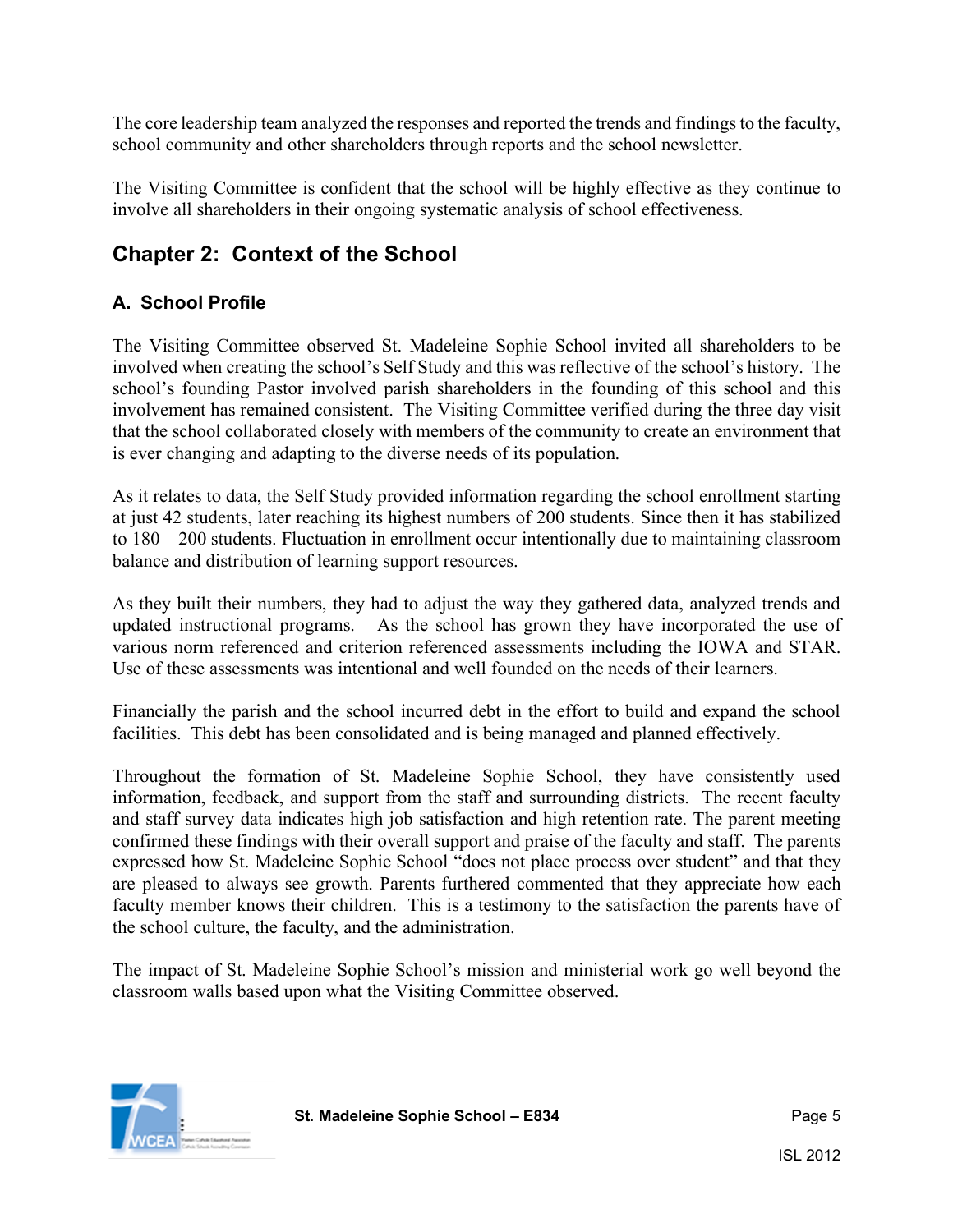#### **B. Use of Prior Accreditation Findings to Support High Achievement of All Students**

**Accreditation Factor #2:** T*he school has used the prior accreditation findings, both those discovered by the school and those identified by the Visiting Committee, and other pertinent data to ensure high achievement of all students and to drive school improvement.*

The Visiting Committee observed that St. Madeleine Sophie School is effective in utilizing their prior accreditation findings to propel continued school improvement to support high achievement for all students. The Action Plan items that were identified in their 2013 Self Study have mostly been accomplished and the school has indicated in their Self Study that their work toward a few of these goals continues. The culture of the school is one of ongoing and regular reflection and they are focused on supporting the high achievement of all students.

Some examples of their on-going reflection and progress toward previous goals include staff participation in Response to Intervention (RTI) training, professional development from specialists in their fields of study, work with the Special Olympics of Washington programs, Get Into It inclusion curriculum, Young Athletes Curriculum grades PK-2, and Unified Robotics.

Since the last accreditation, the school has added Walk to Math placement, establishing a Student Safety Patrol, and service efforts such as peer mentors and aides to support students. To ensure that reading skills were achievable for every student, St. Madeleine Sophie School purchased additional instructional materials. They also began participating in Bellevue school's Global Reading Challenge and selected the STAR assessments to help them better measure student growth and achievement. Additionally the faculty and staff collaborated to develop and refine grade level rubrics to support the Walk to Read program.

Staff volunteered to serve on each of the archdiocesan committees designed to develop updated core subject standards. The staff also attend optional high school curriculum alignment professional development programs. Conversations with the staff also shed light into the continuous collaboration among grade level teachers and outside resources to match curriculum in a consistent format.

The Self Study indicated that while the school progressed through their first three goals, reaching milestones of proficiency and success, it became clear that they would need to focus continued attention on their two auxiliary goals.

The Visiting Committee observed through newsletters and conversations with shareholders that the school is highly effective in communicating progress toward their previous Action Plan. They are highly effective in involving all shareholders in their mission to serve all students.

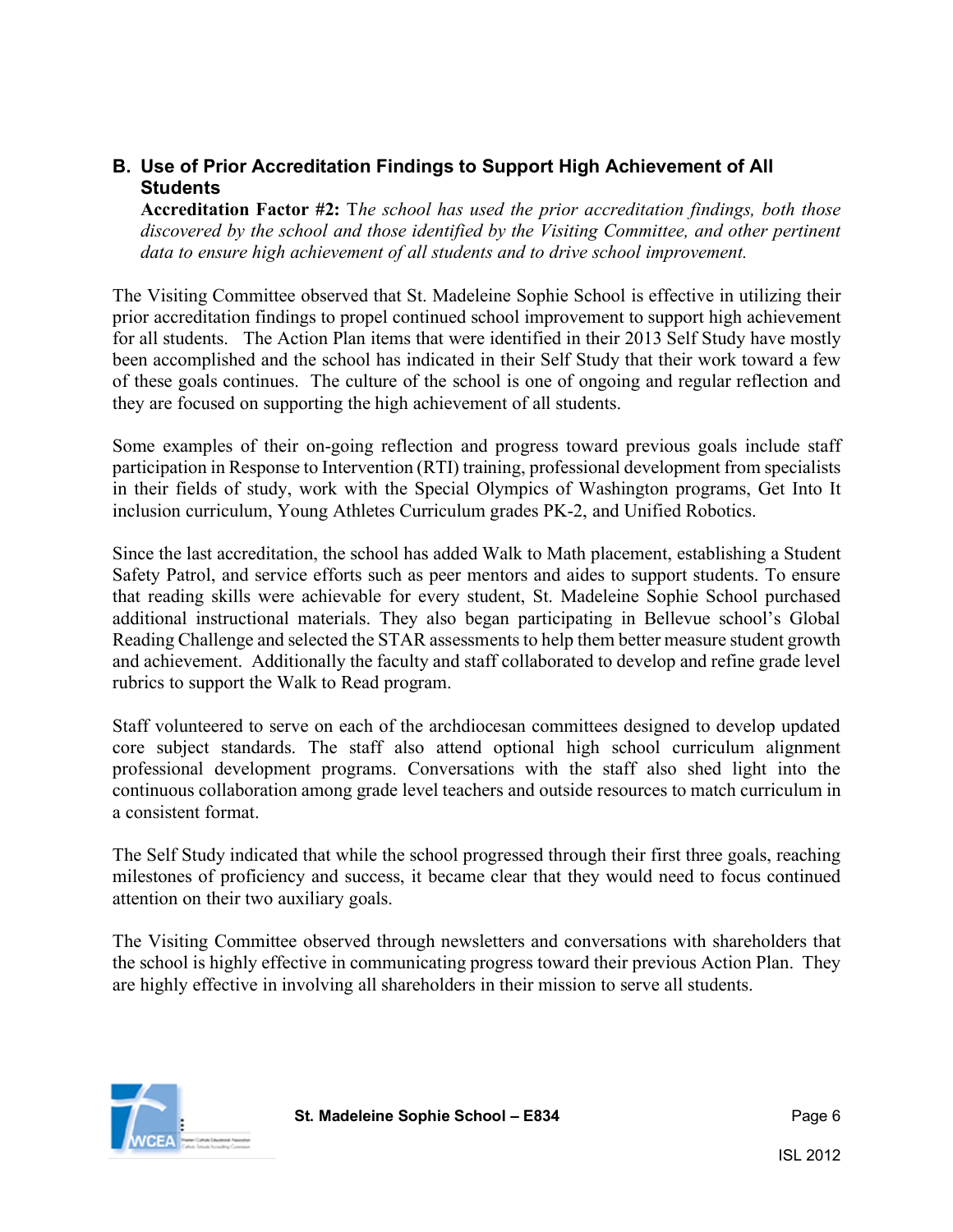# **Chapter 3: Quality of the School Program**

#### **A. Assessment of the School's Catholic Identity**

**Accreditation Factor #3:** *The school is Catholic, approved by the Local Ordinary (Canon 803), providing opportunities for community worship and participation in the Sacraments, and promoting evangelization and service to the community*.

The Visiting Committee observed that St. Madeleine Sophie School is highly effective in providing opportunities for spiritual formation of students, faculty, and parents. St. Madeleine Sophie School provides several opportunities for prayer and the sacraments. The community participates in weekly Masses, daily prayer, and service opportunities. The staff utilizes an approved religion curriculum aligned to Archdiocese religion standards.

Through surveys 98.6% of parents reported that the school provides an atmosphere in which Christian values and attitudes are emphasized and practiced. The majority of 5th and 8th grade students achieved at least an advanced level on the ACRE assessment, which further validated the parents' impression of the school's atmosphere. The Visiting Committee verified this sentiment in the student meeting, students stated that one of the things they like best about St. Madeleine Sophie School is that it is Catholic, and that they have opportunities to live out their faith.

The Catholic faith is steeped in the culture of St. Madeleine Sophie School through a variety of traditions and enrichment opportunities. At each school Mass, a staff member leads a prelude as an additional teaching opportunity to support the yearly theme. The weekly Masses are student centered with strong student participation as lectors, cantors, musicians, gift bearers, and altar servers. The St. Madeleine Sophie School community also participates in traditions such as the 8th grade Saint Museum, All Soul's Day Book of Life, daily Advent prayer & song, weekly Stations of the Cross during Lent, and May Crowning. Sacramentals and signs also permeate the St. Madeleine Sophie campus through prayer tables, St. Madeleine Sophie images, artwork to represent the SLEs, and even a first-class relic. Student work is on display in the classrooms to represent Catholic identity.

The parent community participates in the school Masses and faith traditions at St. Madeleine Sophie School. In addition, families participate in Whole Community Catechesis where students and other Parish youth participate in Faith Formation activities alongside their parents. School parents have also participated in the Rite of Christian Initiation of Adults. Staff members also have opportunities to grow in faith through staff retreats, staff prayer, and various special liturgies. Staff also participate in the Christ in the Classroom series for catechetical certification.

Service is a valued component of the religious formation at St. Madeleine Sophie School. The seventh-grade class participates in the Missionary Discipleship Institute (MDI) which give students opportunities to develop and take part in service projects. In addition, students participate in the Diaper Drive and Thirty Pieces of Silver to support their sister schools in Guatemala. Older students do service projects at the Eastside Baby Corner and a local nursing home.

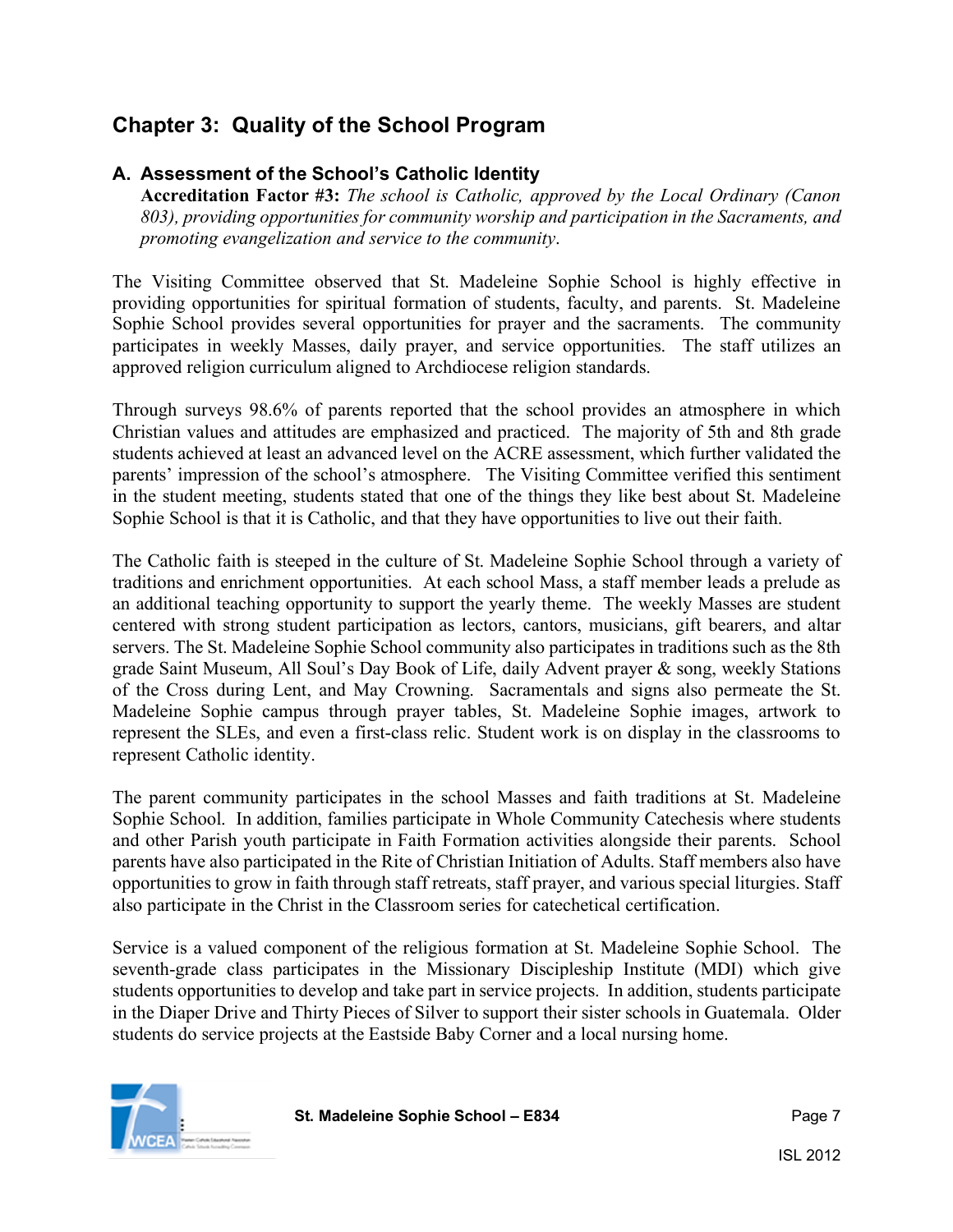St. Madeleine Sophie School has been effective in identifying areas that they feel could be improved including service learning throughout all grades in the school. The Self Study includes a goal related to this area of growth.

#### **B. Defining the School's Purpose**

**Accreditation Factor #4:** *The school's purpose is defined through the school's mission statement, philosophy, measurable Schoolwide Learning Expectations, Arch/diocesan curriculum standards (local curriculum standards where Arch/diocesan standards don't exist), and other governing authority expectations.*

The Visiting Committee observed that St. Madeleine Sophie School's mission and philosophy is highly effective in reflecting Catholic identity through their commitment to partner with parents to educate children in an environment of Catholic faith and moral values. St. Madeleine Sophie places a high priority on welcoming a diverse community to their school. The school strives to be accessible both academically and financially to any family desiring a Catholic education. To accomplish this mission, the staff at St. Madeleine Sophie School take a student-centered approach in utilizing varied instructional methods and a curriculum to promote mastery. St. Madeleine Sophie School supports this effort through inclusive admission guidelines, tuition sliding scale with review, and Student Support Plans.

St. Madeleine Sophie School is highly effective in using SLEs and curriculum standards to define the mission. In order to articulate the school's role in developing "active members of the Church and responsible citizens of the world," the four root SLEs state that each graduate "should be prepared to, in faith, Serve, Lead, Love, and Learn". Under each of these four SLEs are five to six detailed indicators to define the SLE and guide the school's curriculum, methodology, and programs. The SLEs are thoroughly integrated throughout the curriculum and school programs. SLEs are visibly placed in classrooms, they are named in learning targets, faculty have instituted SLE lunches with the principal, and SLEs appear in school art work. Students are given regular opportunities to reflect on the SLEs and complete surveys on the SLEs. Recently the school has developed a goal setting framework giving students the opportunity to further reflect on the SLEs. Students know the SLEs by heart and are able to give several examples of how they live out each SLE. Students state that the SLEs help them to work to the best of their ability. The Visiting Committee observed in the student meeting and at Mass that the students are comfortable sharing and demonstrating their knowledge of the SLEs.

St. Madeleine Sophie School is highly effective in communicating their mission, philosophy statement, and SLEs through family and faculty handbooks. These handbooks clearly state the school's ideals and provide further explanation to stakeholders. This communication is shared online, via hard copy, and through the weekly "Family Packet". St. Madeleine Sophie School is deeply rooted in their mission and is highly effective in consistently reflecting on where improvements or adjustments are needed. Since the SLEs were first adopted in 2003 they have been periodically reviewed by all shareholders.

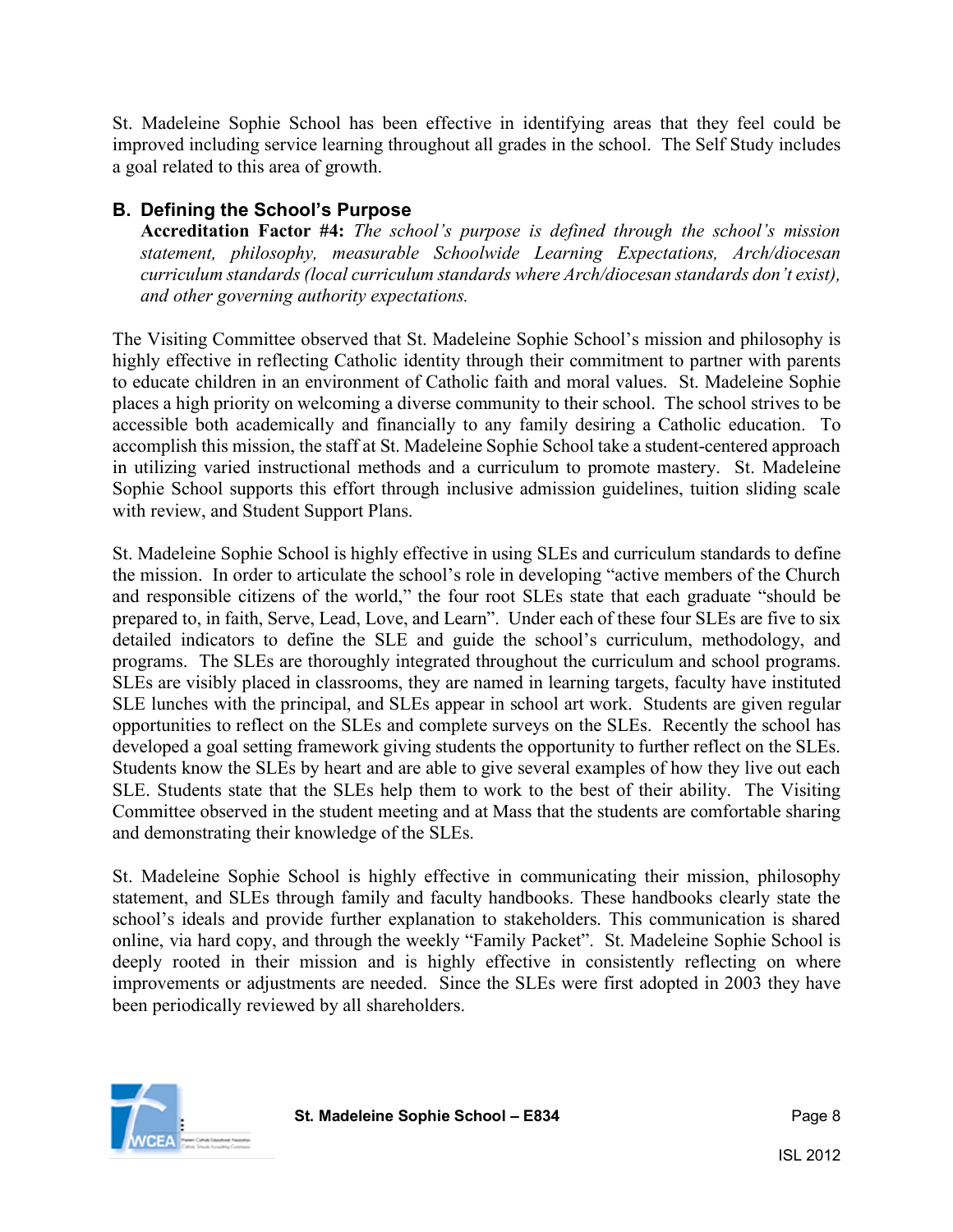#### **C. Organization for Student Learning to Support High Achievement of All Students**

**Accreditation Factor #5:** *The organizational structures of the school focus on high achievement of all students, and communicate student progress to all shareholders*.

The Visiting Committee observed that the educational program at St. Madeleine Sophie School is highly effective in their organization for student learning to support the high achievement of all students. The program is guided by the school Administration team, priest on assignment, and has significant input and support from the Parish Pastoral Associate for Administration, the School Commission, Parents' Club, and faculty and staff. The Administration and Faculty consistently work together to use assessment tools, staff development, and organizational structures to support the high achievement of all students.

St. Madeleine Sophie School streamlines the curriculum to provide rigorous and accessible instruction for all students. Faculty and staff work cohesively to assess student progress and to offer appropriate differentiation throughout the school year. While speaking with students, the Visiting Committee noted that students felt the administration and faculty are involved and supportive of their success. Students shared that they appreciate the way that St. Madeleine Sophie School cares about the way they learn, and that students with different learning styles can all be in the same classroom.

St. Madeleine Sophie School is proactive in enhancing their physical environment and campus by adding three new buildings which allow for space for a science lab, music room, art room, and classroom space for fifth through eighth grade. The Visiting Committee observed that the classrooms featured furniture and flexible seating options for students that met their needs.

Previously, the school identified an area of improvement to be the Mathematics program. The Visiting Committee observed the Walk to Math program in action, noting students walking to different grade level classrooms for their math instruction. As a result of this focus through workshops, professional development, and streamlined curriculum through the help from the school's Math Specialist, the school began to offer more intensified Math instruction via the Walk to Math program.

St. Madeleine Sophie School communicates high achievement by all students to the shareholders regularly. The Visiting Committee observed evidence of student achievement through assessment tools such as the IOWA Form E (IOWA), Star Math, Reading and Early Literacy assessments, as well as curriculum-based assessments. The results of these assessments are communicated regularly to families through report cards once per trimester, and through the PowerSchool Online Parent Portal. Families with students in grades 4-8 have access to the teacher gradebook at any time so that they may track student progress continuously. In a meeting with parent shareholders the Visiting Committee noted that parents felt St. Madeleine Sophie School effectively communicates student learning progress with families.

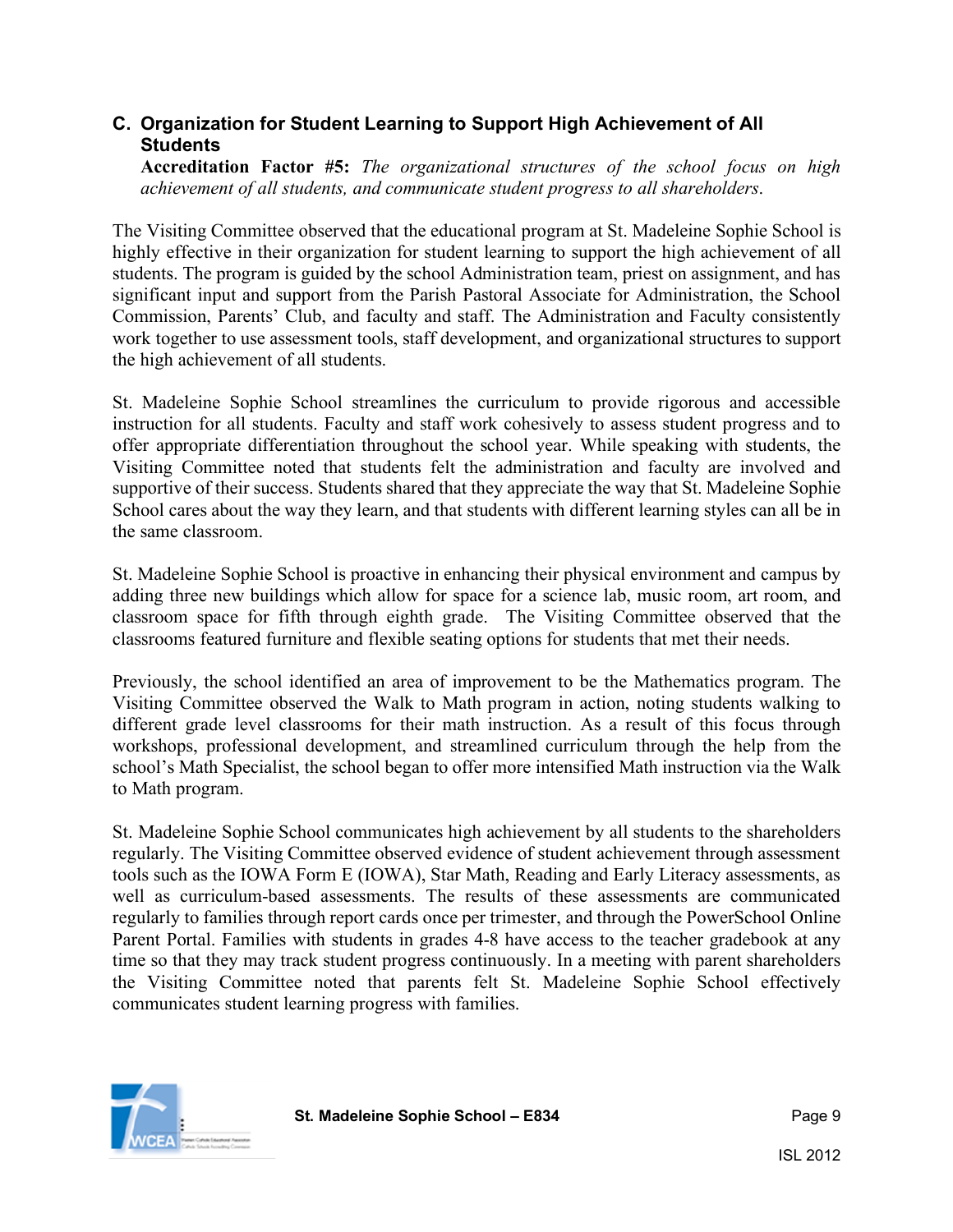St. Madeleine Sophie School provides the implementation of individualizing student support across grade levels. The Director of Student Life and Inclusion, the Inclusion Teacher, and inclusion instructional staff play important roles in this process. The Visiting Committee observed faculty working closely with the inclusion team to modify instruction appropriately to meet the needs of all students. Students whose performance is assessed as below, approaching, or significantly above grade level standard receive individualized instruction and support. The Visiting Committee observed that accommodations and/or modifications to curriculum are recorded in Individual Student Support Plans. Additionally, the Visiting Committee observed that students who receive accommodations may qualify to work with other specialists, provided by parents, school districts or insurance funds, including Speech and Language Pathology, Physical Therapy, Occupational Therapy, instructional aide support, curriculum tutor or behavior specialist support.

#### **D. Data Analysis and Action to Support High Achievement of All Students**

**Accreditation Factor #6:** *The school uses educationally sound assessment processes to collect data. The school disaggregates and analyzes student performance data and uses the analysis as a basis for instructional/curricular improvement*.

The Visiting Committee observed that St. Madeleine Sophie School is effective in their use of educational assessments to support the high achievement of all students. Assessment results are used to make changes to curriculum, place students in appropriate classes/coursework and to create Student Support Plans for individual students. The Visiting Committee observed faculty working closely with the Director of Student Life and Inclusion as well as the school's Inclusion Teacher to modify instruction appropriately to meet the needs of all students. Included in the Self Study their fifth critical goal addresses their desire to institute a framework for systematic use of assessment data to inform instruction and reporting.

St. Madeleine Sophie School uses two standardized assessments, the Iowa Form E (IOWA) and Star Assessments (STAR) by Renaissance Learning. In addition to these tests, St. Madeleine Sophie School utilizes textbook and teacher-generated assessments tools to measure student learning. IOWA tests are administered each fall for Grade 1 through 8. The results are analyzed and shared with families prior to conferences in November. Copies of the results are also saved in cumulative student files to provide a longitudinal picture of each student's academic strengths and needs.

St. Madeleine Sophie School has chosen to use the IOWA and STAR assessments, rather than the Measure of Academic Progress (MAP) test that has been adopted by the Archdiocese of Seattle Catholic Schools. This choice was intentional based upon the needs of their students. While speaking with administration and faculty, the Visiting Committee noted that this decision was made because the IOWA test allows for better implementation of accommodations and modifications for students with Student Support Plans.

St. Madeleine Sophie School uses STAR to measure students' reading and math progress. Students take this test at least five times a year to provide frequent data points to guide instruction and

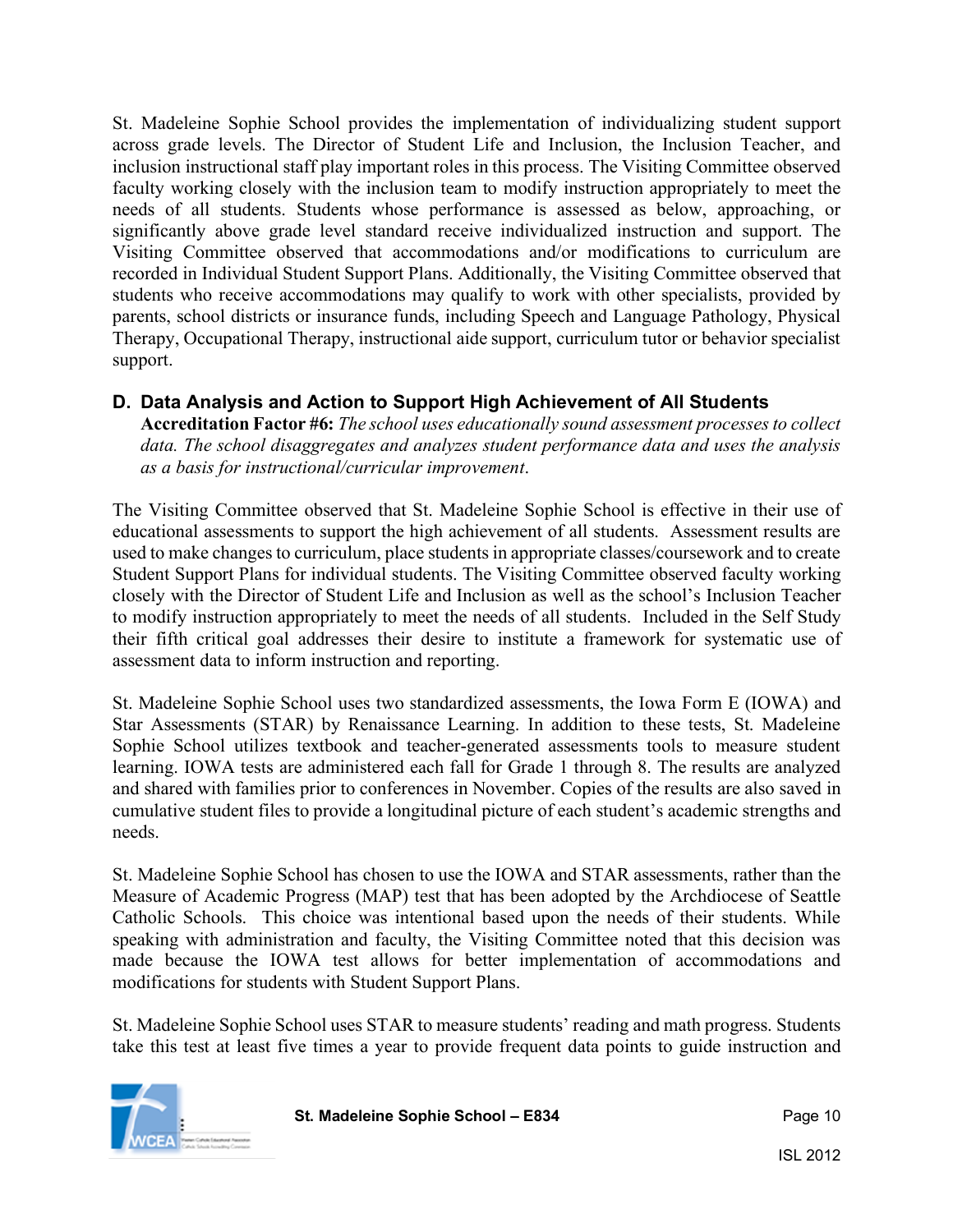intervention. While speaking with faculty, the Visiting Committee noted that faculty has found the Star Assessments to be beneficial to help modify their math and reading instruction, as well as offer additional academic support.

Based on data gathered from these assessment tools, St. Madeleine Sophie School identified math and reading as subject areas of improvement. The school implemented a Walk to Math program to allow for students to move to the appropriate grade level for their current math abilities. For Reading, the school has implemented a Walk to Read program where students are able to receive instruction at their current reading level. In middle school, a Language Arts Lab has been added to support all students with grammar and writing instruction as a primary focus.

St. Madeleine Sophie School uses the National Catholic Education Association ACRE test as a way to measure progress in the area of faith formation. The test is administered to grades 5<sup>th</sup> and 8<sup>th</sup>. The school has adopted new edition texts for the 2017-2018 school year that align with the Archdiocesan standards.

Because of the unique needs and number of the student population, aggregate data and trend analysis are challenging for the school. St. Madeleine Sophie School effectively addresses individual need and customizes instruction and assessment based upon those needs, but they have work to do in the area of whole school analysis.

#### **E. High Achievement By All Students Toward Clearly Defined SLEs and Curriculum Standards**

**Accreditation Factor #7:** *All students make acceptable and measurable progress toward clearly defined Schoolwide Learning Expectations and challenging, comprehensive, and relevant curriculum standards*.

The Visiting Committee observed that St. Madeleine Sophie School is highly effective in incorporating Catholic School values throughout the curriculum and the lived experience at school. They have made sure the standards are comprehensive and relevant by aligning their curriculum to a local curriculum framework, common core state standards, NGSS, Archdiocesan and state of Washington standards, and their SLEs. They also utilize assessments that align with these standards to measure progresses toward mastery. Their standards based grading approach further emphasizes mastery of their standards based curriculum. Students are afforded the opportunity to demonstrate progress toward mastery and classrooms featured climates where students were comfortable trying their skills as they approached mastery but were not quite there yet.

St. Madeleine Sophie School has been very intentional when hiring new teachers in the last few years to ensure that they are supporting the mission of the school and reaching all learners. The majority of new teachers hired in primary and intermediate departments have special education certification as well as general education certification. Additionally the inclusion mission continues to grow with the development of a director and additional teacher. The school has been successful at building strong relationships with schools districts and private agencies in order to create support plans for students. With 35% of their student population having service plans in

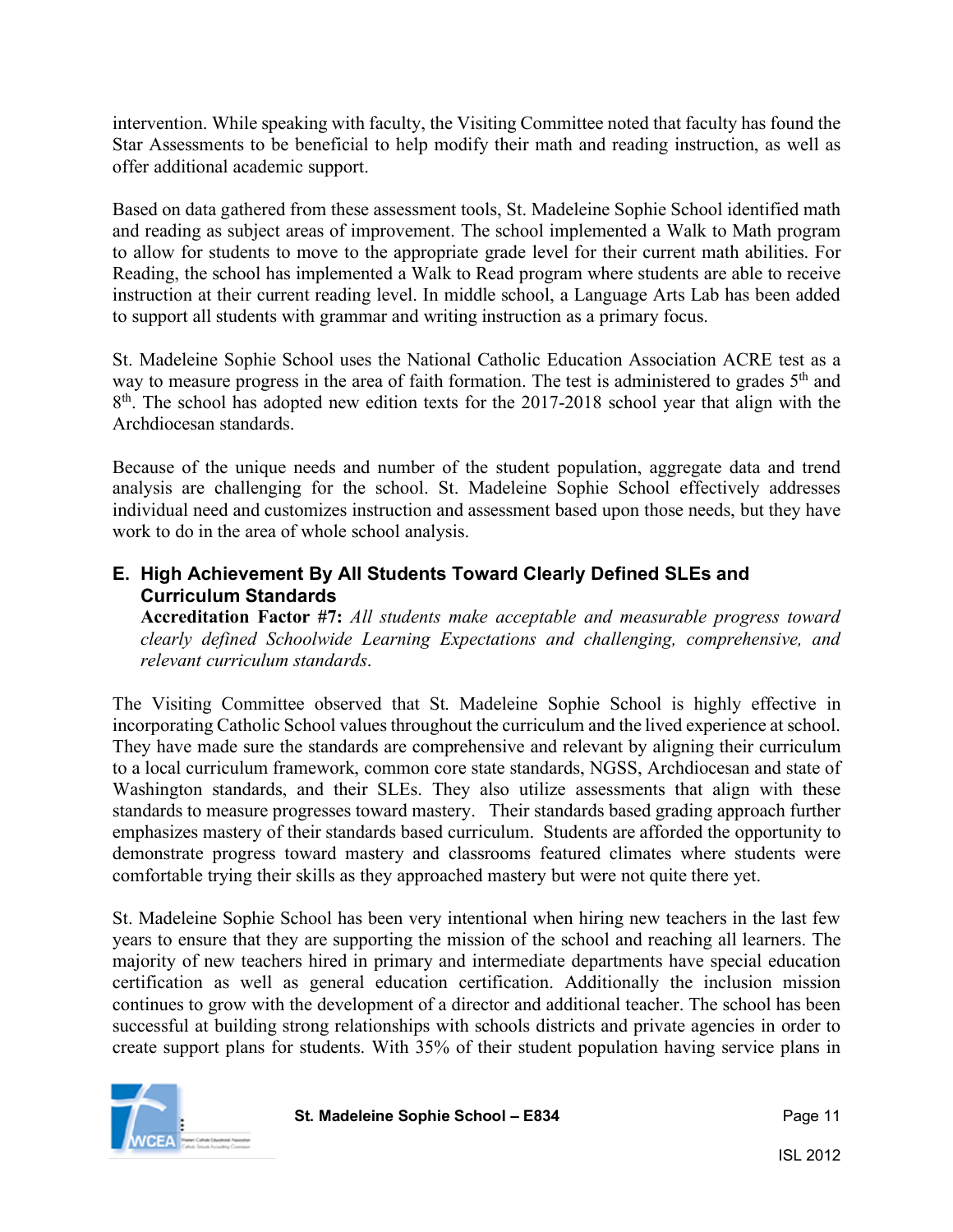place, the school is clearly living their mission to support all children. In addition to that, continuous professional development for teachers have supported instructional growth and consistency among grade levels and student growth for all.

St. Madeleine Sophie School holds students accountable to the SLEs by blending them into the everyday curriculum, classroom exercises, and school experiences. Students are awarded with recognition and a principal's lunch when identified as a student living out the SLEs. As highlighted by the students, winning the award is not something students seek to achieve but instead live their life as Christ would, and the reward is an added bonus. In church during Mass, students review their SLEs along with the church lesson, then students live out their SLEs by serving during Mass.

To ensure students are reaching their standards and SLE goals, staff use formative assessments that include performance-based activities, student reflections, teacher observations, and or mid chapter quizzes. Supplemental programs and standardized testing are used formatively including Accelerated Reader, STAR Reading and Math, and IOWA testing.

To ensure progress for all students the formative and summative assessments are tied into Student Support Plans. These student support plans are put together by the Director for Student Life and Inclusion, teachers, parents, and outside supporting agencies. They include but are not limited to such strategies such as testing for learning disabilities, accommodations, modifications, scribing, and math manipulatives. An example of ensuring student progress in 1st grade is group reading with each student sounding out their sight words.

St. Madeleine Sophie School uses technology in a variety of functions such as scanners, printers, and other devices to assist students with low vision, hearing, speech, etc. In the realm of classroom instruction, a great example of classroom technology use as told by the science teacher is the ability of their program to read the examples in Spanish to an English as a Second Language student.

#### **F. Instructional Methodology to Support High Achievement of All Students**

**Accreditation Factor #8:** *The staff applies research-based knowledge about teaching and learning in the instructional process. Assessment is frequent and varied, integrated into the teaching/learning process, and informs curriculum planning*.

St. Madeleine Sophie School is highly effectively in their implementation of research-based instructional methodologies and instructional practices that meet the needs of a diverse student population. They have used data to inform the purchase of a new comprehensive K-3 reading, writing, and spelling curriculum adopted from Houghton Mifflin Harcourt. In addition,  $1<sup>st</sup> - 5<sup>th</sup>$ grades adopted a new Math curriculum, Math Connects in 2010. In in the fall of 2016-2017 St. Madeleine Sophie School added the Big Ideas Math program in Middle school. The staff members have consistently participated in professional development to improve their practice. Three teachers have received training in the Guided Language Acquisition Design (GLAD) program from Bellevue School District to develop specific use with English Language Learners. The visiting team was told by the teachers that they are encouraged by the administrative team to attend professional development that supports their instruction. Teachers work collaboratively

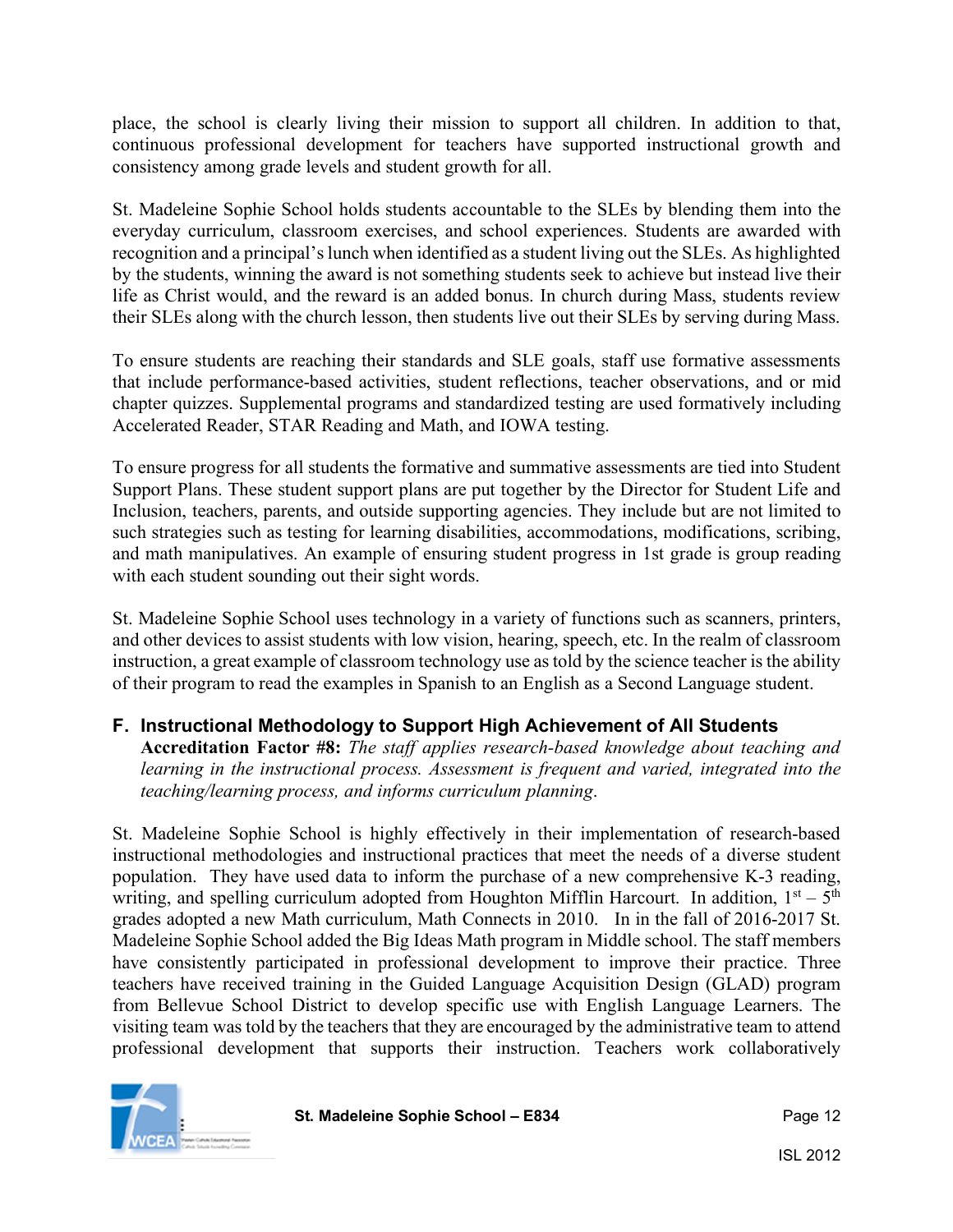participating in PLCs to develop the Journeys curriculum map across grade levels. Additionally, the inclusion team, attends trainings to stay up to date in the latest research-based methods and strategies for classroom to meet the needs of an academically diverse student body.

To support the learning process, St. Madeleine Sophie School has effectively integrated technology into each classroom. All teachers are provided with Apple MacBook Air laptop computers and every classroom has a projection system as well as document cameras. Over 90% of classrooms utilize Mimio boards and have access to a variety of web based instructional and assessment programs. In  $4<sup>th</sup> - 8<sup>th</sup>$  grade, students have various Chromebooks and in pre-K through 8<sup>th</sup> students have iPads. In middle school, students can enroll in a Technology elective that focuses on training lower school students on effective use of the Google Suite. The teachers noted that they appreciate how they are able to use technology to differentiate their instruction and gather data from online assessments and other tools.

St. Madeleine Sophie School has effectively integrated the SLEs into their instruction. The students articulated that the SLEs are something that they work on through classroom projects and within their leadership opportunities. Additionally, the students were intent on letting the visiting team know that they are able to practice their leadership and service to others through learning about the SLEs. The Visiting Committee felt that the school was highly effective in this area, but the school had identified this as one of their Critical Goals.

#### **G. Support for Student Spiritual, Personal, and Academic Growth**

**Accreditation Factor #9:** *Within the school's community of faith, students have opportunities to participate in support services and activities to assist them in accessing the curricular and co-curricular programs to achieve the Schoolwide Learning Expectations, Arch/diocesan curriculum standards (local curriculum standards where Arch/diocesan standards don't exist), and other governing authority expectations.*

The Visiting Committee observed that St. Madeleine Sophie School is effective in offering school support programs and service-learning opportunities rooted in Catholic values. The spiritual growth of students is a high priority for staff and parents. Students begin and end the day in prayer, attend and prepare weekly Mass, participate in presentations on the school theme, and participate in traditions and celebrations of the liturgical seasons. St. Madeleine Sophie School is rooted in the Gospel values and is true to their mission to serve a diverse population of children. The Visiting Committee noted that all students were active participants in Mass and many were given the opportunity to play a role in the celebration of the Eucharist.

St. Madeleine Sophie School is effective in implementing emergency procedures to ensure the safety and security of all students. Each classroom contains an emergency backpack and in a separate location a 3-day supply of emergency food and water is stored. Procedures for fire, earthquake, and lockdown events are regularly practice and many staff members are prepared with first aid, CPR, and other emergency training. All staff members and volunteers are required to complete the Archdiocese Safe Environment training in order to work with students. The campus is fenced off and signage directs visitors to check in at the front office. Staff members wear

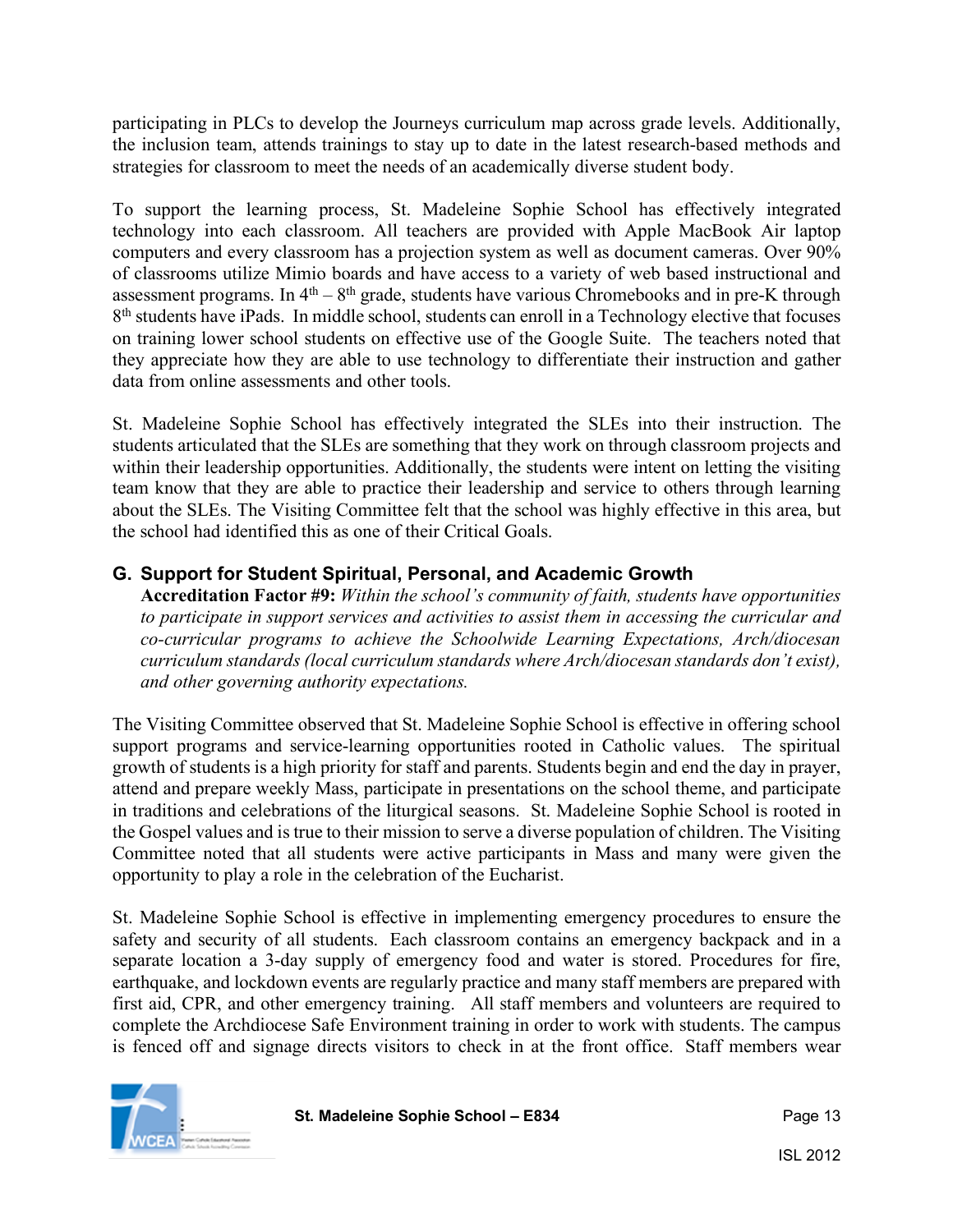lanyards for identification and primary students who have to leave the classroom do so with a buddy. Classroom doors are always shut and locked. The students shared with the Visiting Committee that they always feel safe physically and emotionally at the school.

St. Madeleine Sophie School is highly effective in providing services, resources, and activities to help all students achieve at high levels in both curricular and non-curricular areas. Students have many opportunities for stewardship within the classroom and school. In the younger grades all students have jobs to contribute to the classroom organization and in the upper grades students can also join the Safety Patrol program. Students also have opportunities to participate in Mass as liturgical Master of Ceremony and altar servers. At the middle school level students have enriching opportunities through elective classes which allows them to express their creativity in a topic of their choosing. Students at St. Madeleine Sophie School have opportunities to participate in the school musical, Geography Bee, Global Reading Challenge, Robotics Program, and Environmental Camp. Fitness, sportsmanship, and teamwork opportunities are also an important part of the programs offered at St. Madeleine Sophie School. Students can participate in the Moveathon, Field Day, a ropes course, and a variety of CYO sports. The Special Olympics Young Athletes Program is also integrated into physical education classes for grades PreK-2.

The social and emotional health and safety of students is as important as their physical safety. Staff and students help create an atmosphere of community and connectivity through welcoming rituals, established classroom rules, and attentiveness to the needs of others. Within this nurturing environment, teachers coach students in social skills as well as academic skills, and the school staff specifically works with students in strategies to help successfully negotiate the special social challenges of each grade's developmental stage. During the visit, one of the students mentioned that St. Madeleine Sophie School "feels more like a family, because everyone knows you and loves you". Systems are in place for students, teachers, and administrators to address issues of bullying at all ages. These programs remind students of strategies for addressing small problems and that they should turn to a helpful adult if they have a big problem. Roots of Empathy is a program used in Kindergarten and Fifth grade to help students understand and relate to human development and build empathy through the observation and connection to a real baby. During the first week of school each teacher implements lessons from the Get into it Curriculum written by Special Olympics. This curriculum emphasizes inclusivity and accepting each other's unique abilities.

The Visiting Committee observed that St. Madeleine Sophie School is highly effective and dedicated to delivering its mission. Spiritual growth is at the heart of who they are as a school community. The organizational structure supports the necessary decision making, delegation to appropriately qualified shareholders, and accountability at all levels to deliver an educational experience that supports and promotes high achievement of all of the students. Pastoral coordinator, Principal, School Commission, Parents' Organization, and faculty all play important and defined roles in the organizational structure of St. Madeleine Sophie School.

At each grade level, teachers begin the school year by setting academic and personal goals. These goals are monitored and updated as the students progress. The role of Director of Student Life and Inclusion has been expanded to meet the range of learners. The role of a certified Inclusion

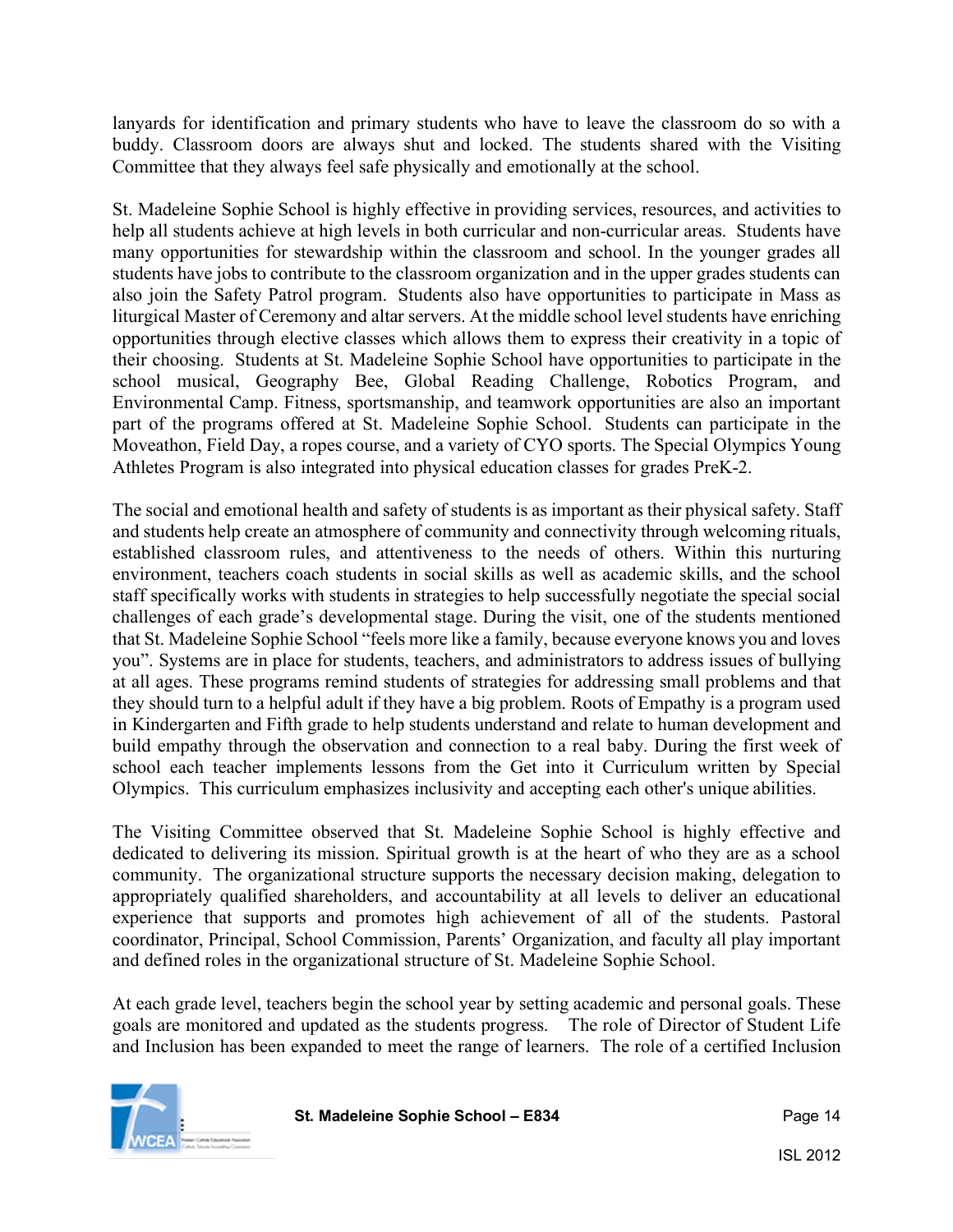Support Teacher has been added to implement programming and intervention. These roles were expanded to better assist teachers and families in serving the diverse learning population and accessing resources to support student growth in all areas. During the student meeting, a student mentioned that the inclusive environment is their favorite thing about the school and are happy that "they are all looked at equally". A hallmark of St. Madeleine Sophie School has been the hiring, cultivation and support of teachers trained to provide differentiation within the classroom setting to support student academic growth. Each student in need of various types of interventions has an individual student support plan (SSP) to define how and when that student will get the needed interventions.

St. Madeleine Sophie School has taken many steps in developing a wide variety of curricular, cocurricular, and extracurricular opportunities that are ideal in supporting the spiritual, personal, and academic growth of the students. At the same time, a solid foundation has been created to add and improve the offerings as enrollment, age and resources develop.

#### **H. Resource Management and Development to Support High Achievement of All Students**

**Accreditation Factor #10:** *The pastor, principal, and school board develop, implement, and monitor resources and plans to ensure and support high achievement of all students of the Schoolwide Learning Expectations, Arch/diocesan curriculum standards (local curriculum standards where Arch/diocesan standards don't exist), and other governing authority expectations*.

The Visiting Committee observed that St. Madeleine Sophie School effectively manages its financial resources to ensure sustainability while supporting high achievement of all students. The principal, Pastoral Coordinator, Pastoral Associate for Administration (PAA), Parish finance council, and the School Commission work together to monitor the budget and ensure the use of Archdiocesan-approved accounting practices.

St. Madeleine Sophie School is effective in planning for long-term viability. Strategic planning is done keeping the mission and vision in mind while considering recommendations and priorities identified by the original Task Force and School Commission. A reserve account with a target around 5-10% of each year's budget has been set up to ensure long-term stability of the school.

St. Madeleine Sophie School has been effective in implementing a financial management system. The formation of the school's annual budget begins in late September in collaboration with the principal, administrative associates, financial staff, and PAA. Budget records, actual cost of education, action statements from financial plans, salary and benefit proposals, and other school improvement needs guide the formation of the budget. Fundraising, development, and parish subsidy figures are projected in January and tuition figures are set through a review process with School Commission. The budget is reviewed by the Parish Finance Council throughout the spring and is approved by June.

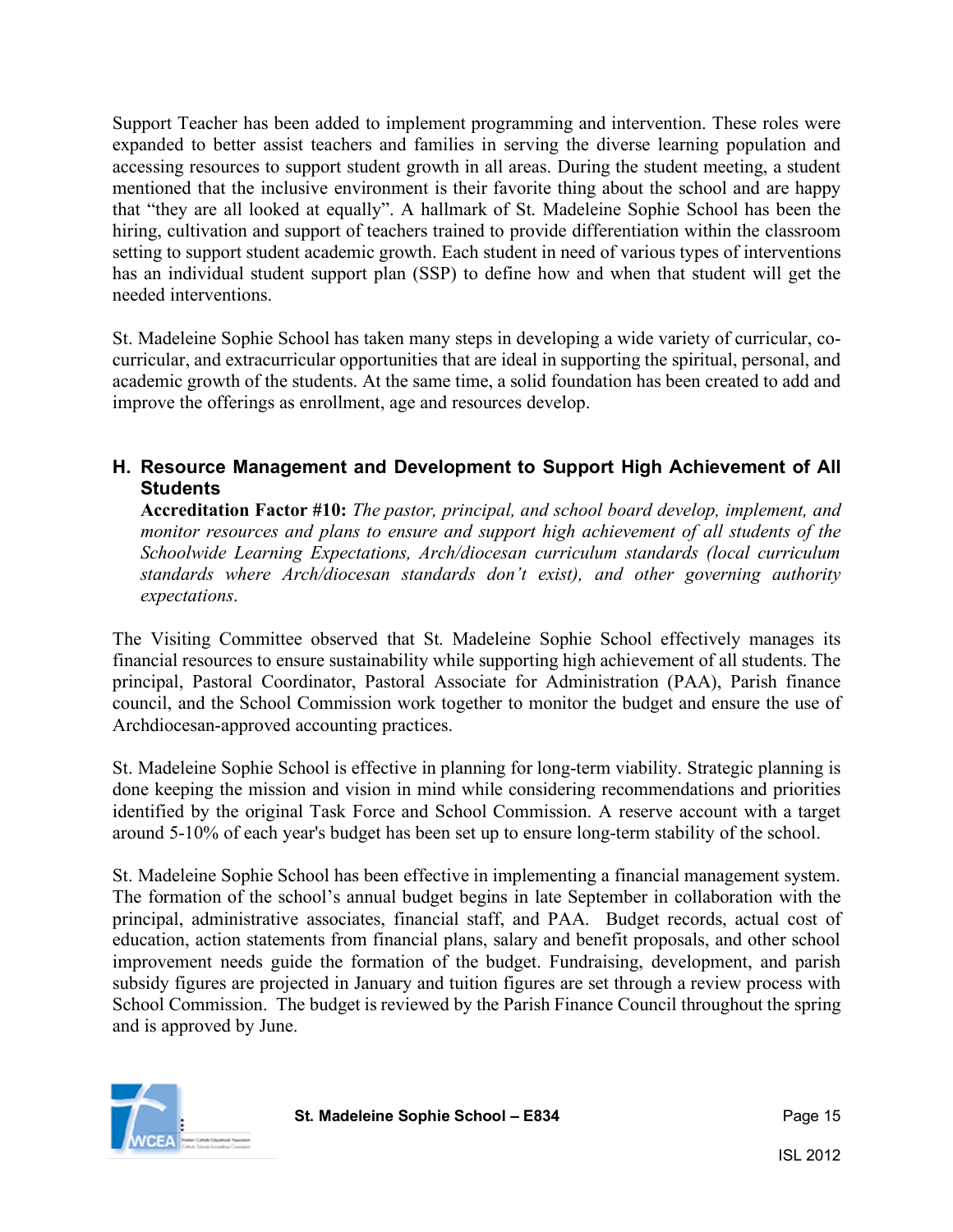St. Madeleine Sophie School is effective in ensuring resources are sufficient to sustain the school's program and ensure academic excellence for all. The school's annual fund raises over \$120,000 per year and additional fundraising efforts raise around \$130,000. Efforts are concentrated on initiatives with a higher financial return compared to the time involved. The "Moveathon" is one fundraiser implemented within this model which nets around \$47,000 for just one morning event. St. Madeleine Sophie School also redesigned the auction which had been very dependent on time and resources. Instead of the big live and silent auction, St. Madeleine Sophie School now has a smaller silent auction with a raise-the-paddle and BINGO game. Funds raised through these endeavors support the current year's operating budget and the school as expressed the desire to plan budgets with actual fundraising figures.

# **Chapter 4: The Action Plan**

#### **A. Design and Alignment of the Action Plan with the Self Study Findings**

Accreditation Factor #11 (*The Action Plan addresses the school's critical goals to enhance student learning that supports high achievement of all students of the Schoolwide Learning Expectations, Arch/diocesan curriculum standards (local curriculum standards where Arch/diocesan standards don't exist), and other institutional and/or governing authority expectations*.)

#### **Schoolwide Lists of Significant Accomplishments and Critical Goals**

Schoolwide Significant Accomplishments (the eight most significant determined by the VC)

- 1. St. Madeleine Sophie School is blessed with a dynamic, loving, and collaborative faculty and staff who demonstrate Christ's love and compassion to their students. The students and parents resoundingly reported that they feel their teachers believe in them, love them, and challenge them to be the best version of themselves each day.
- 2. St. Madeleine Sophie School has allocated resources and developed their inclusion program to include a Director of Student Life and Inclusion.
- 3. St. Madeleine Sophie School has interwoven the SLEs into all aspects of the students' experience on campus which has a direct impact on each student.
- 4. St. Madeleine Sophie School and parish are strongly connected and work together in partnership to evangelize and deepen the faith life of families.
- 5. St. Madeleine Sophie School features a culture of commitment to the school's inclusive mission and is lived out through all shareholders.
- 6. St. Madeleine Sophie School and parish work in partnership to make Catholic education affordable and accessible to all parish families through their unique sliding scale tuition matrix.
- 7. St. Madeleine Sophie School features standards-based assessments and report cards that are reflective of student needs and individual student growth.

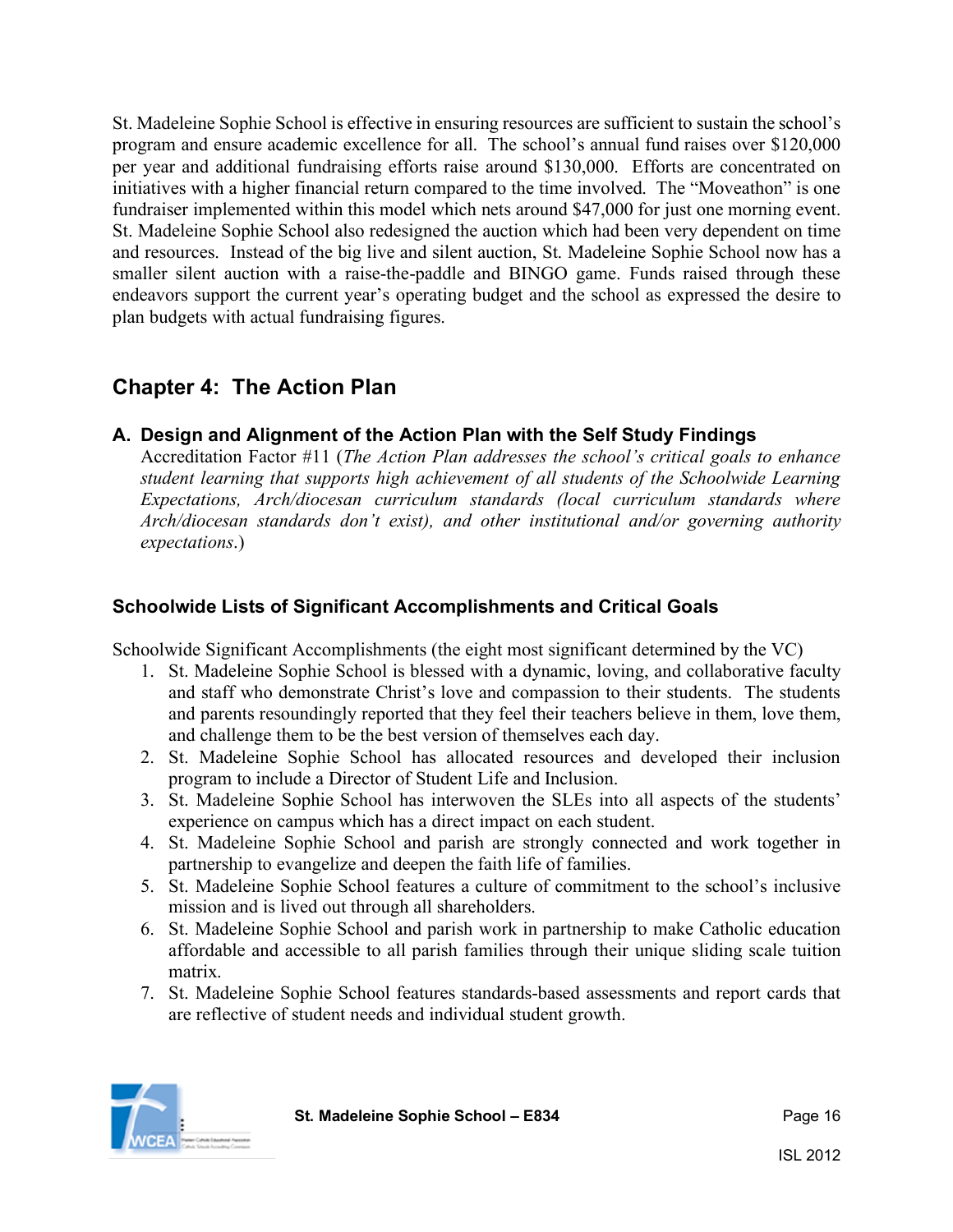8. St. Madeleine Sophie School has successfully incorporated a Walk to Math and Walk to Reading Program that enables their unique population to maximize their growth potential through targeted instruction.

Critical Goals (identified by school)

- 1. Establish appropriate service learning opportunities throughout all grades in the school.
- 2. Develop and implement a Positive Behavior Intervention System (PBIS) to support socialemotional growth in all students.
- 3. Align the K-8 science curriculum and instruction to Next Generation Science Standards (NGSS)
- 4. Create grade-specific measurements to assess student progress toward SLEs.
- 5. Institute the framework for systematic use of assessment data to inform instruction and reporting.
- 6. Devote priority of time and logistical resources to work with parish leadership in developing the facilities with an eye toward expanded academic and extracurricular space. (Emphasis Goal in conjunction with development of new strategic plan.)

The Visiting Committee observed that St. Madeleine Sophie School is highly effective in identifying critical goals that are focused on improving student learning. They have built their Action Plan in a manner oriented toward student learning and growth.

The school has been highly effective in aligning their Action Plan in a manner that addresses their goals and supports high achievement for all students. The Visiting Committee commends the school for their focus on data, their desire to meet the needs of the whole child including their social and emotional well-being, and their continued dedication to Catholic identity.

St. Madeleine Sophie School has effectively designed an Action Plan that includes specific assessments that are designed to monitor growth in student learning.

#### **OPTION A:** *Modification of a critical goal:*

 $N/A$ 

#### **OPTION B:** *Critical Goal Identified by the Visiting Committee*:

 $N/A$ 

#### **B. Capacity to Implement and Monitor the Action Plan**

**Accreditation Factor #12:** *The school demonstrates the capacity to implement and monitor an Action Plan that ensures high achievement of all students of the Schoolwide Learning Expectations, Arch/diocesan curriculum standards (local curriculum standards where Arch/diocesan standards don't exist), and other governing authority expectations*.



**St. Madeleine Sophie School – E834** Page 17